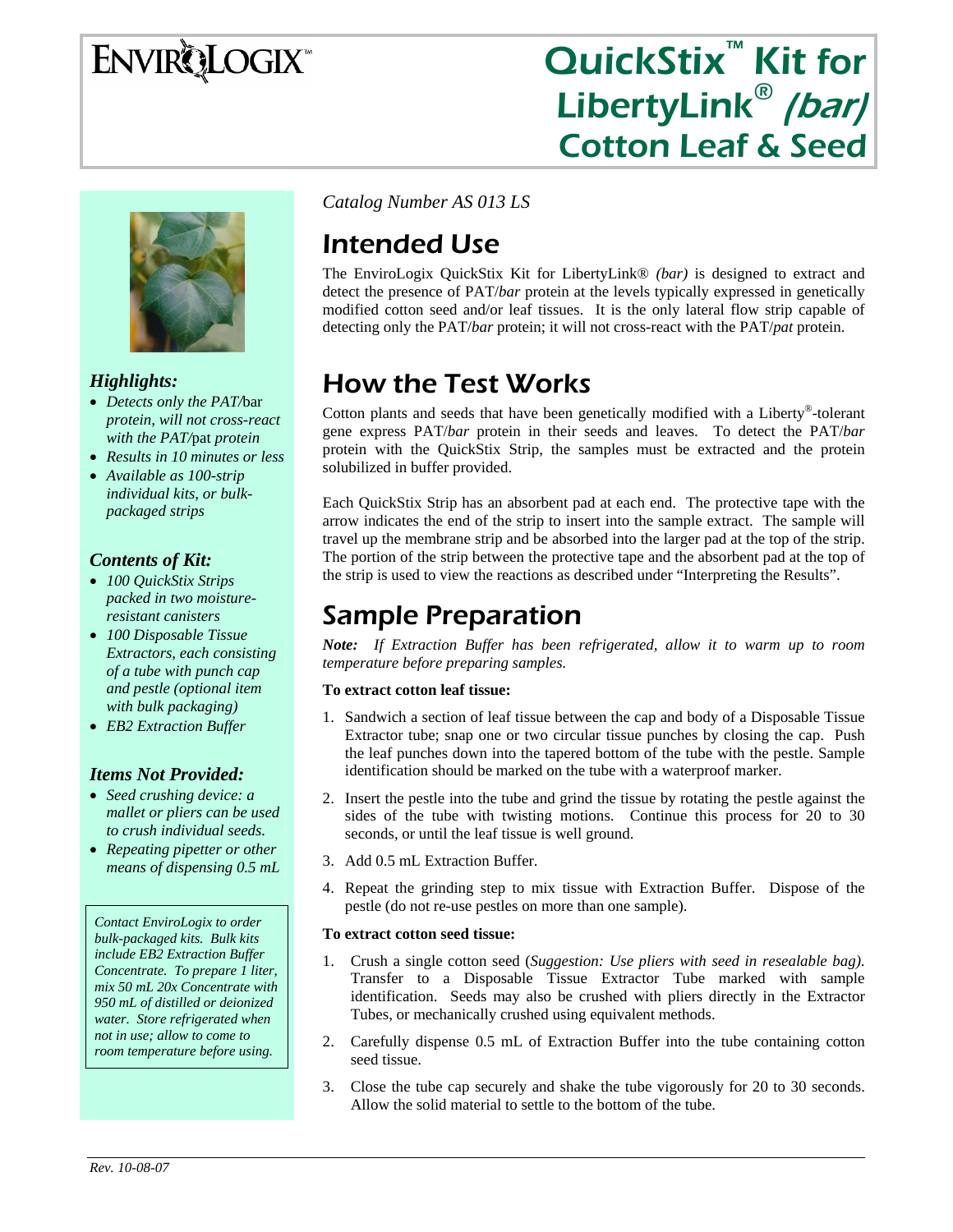### QuickStix Kit for LibertyLink (bar) Cotton Leaf & Seed Page 2 of 4



*Obtain Leaf Tissue, grind* 

*~or~* 



*Crush single seed, add Buffer* 



*Insert QuickStix* 



*Any clearly discernable pink Test Line is considered positive* 

- 4. Repeat the protocol for each sample to be tested, using a new tube for each. Use caution to prevent sample-to-sample cross-contamination with plant tissue, fluids, or disposables.
- 5. Use crushed seed samples the same day they are prepared.

#### **To improve extraction efficiency:**

- Use room temperature to lukewarm buffer to extract the seeds.
- Longer soak times can increase the strength of the Test Line (better extraction).
- The extract takes on a yellow to brown opaque color when the seeds are crushed and mixed properly. If the extract is clear, the seed coat may be empty or the sample may not be well mixed. The seeds should contain an adequate amount of mature endosperm and embryonic tissues, not empty seed coats.

# How to Run the QuickStix Test

- 1. Allow refrigerated canisters to come to room temperature before opening. Remove the QuickStix Strips to be used. Avoid bending the strips. Reseal the canister immediately.
- 2. Place the strip into the extraction tube. The sample will travel up the strip. Use a rack to support multiple tubes if needed.
- 3. Allow the strip to develop for 10 minutes before making final assay interpretations. Positive sample results may become obvious much more quickly.
- 4. To retain the strip, cut off and discard the bottom section of the strip covered by the arrow tape.

## Interpreting the Results

Development of the Control Line within 10 minutes indicates that the strip has functioned properly. Any strip that does not develop a Control Line should be discarded and the sample re-tested using another strip.

If the sample extract contains the PAT/*bar* protein, a second line (Test Line) will develop on the membrane strip between the Control Line and the protective arrow tape. The results should be interpreted as positive for PAT/*bar* protein expression.

If no Test Line is observed after 10 minutes, the results should be interpreted as negative. A negative result means the sample contains less PAT/*bar* than is typically expressed in the tissues of modified cotton plants.



## Kit Storage

This Kit can be stored at room temperature, or refrigerated for a longer shelf life. Please note the shelf life on the kit label for each storage temperature. The kit may be used in field applications; however, prolonged exposure to high temperatures may adversely affect the test results. Do not open the desiccated canister until ready to use the test strips.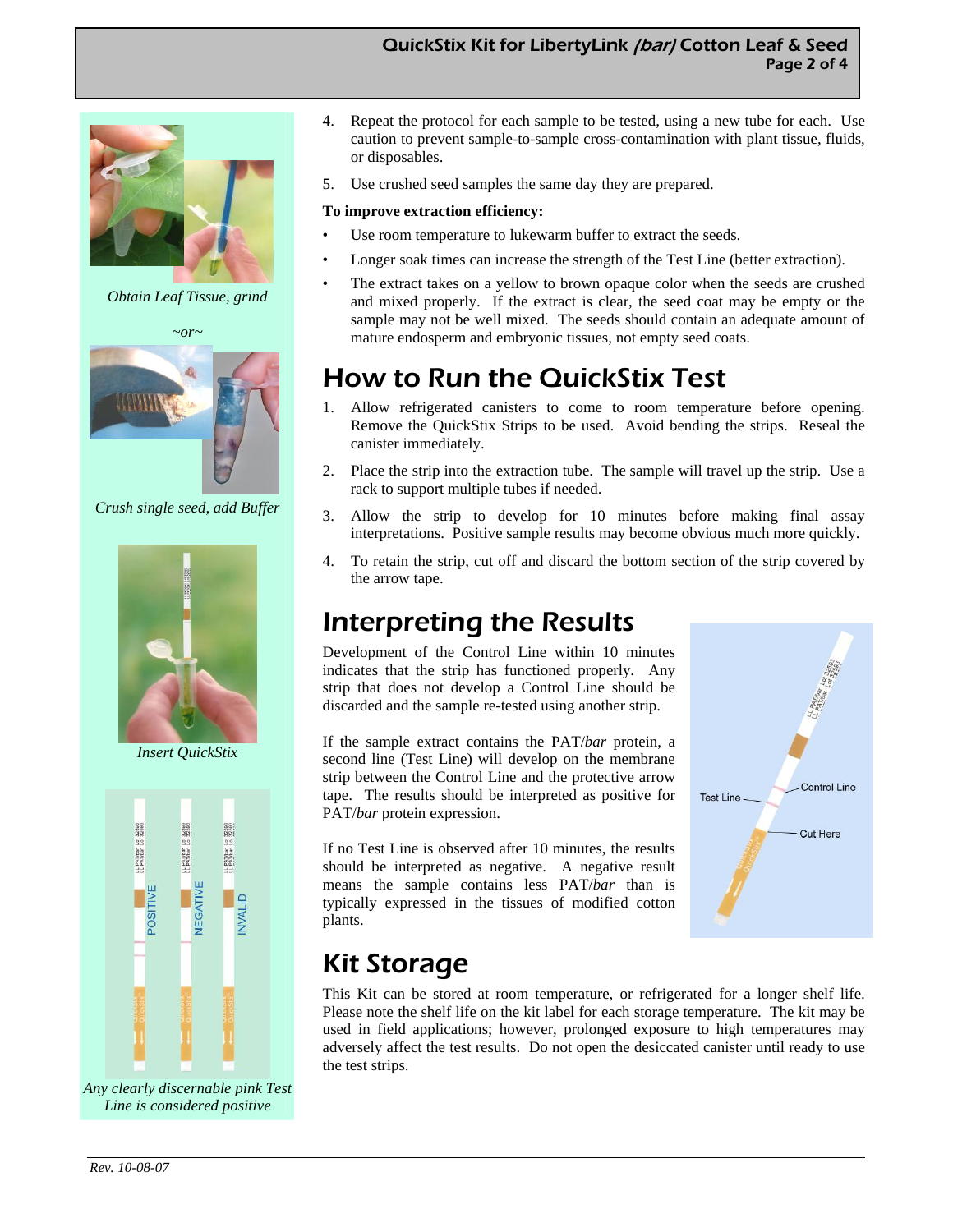# Precautions and Limitations

- This kit is designed for screening for presence or absence only and is not meant to be quantitative.
- As with all tests, it is recommended that results be confirmed with an alternate method if necessary.
- The assay has been optimized using the protocol and buffer provided in the kit. Deviation from this protocol may invalidate the results of the test.
- The results generated through the proper use of this kit reflect the condition of the working sample directly tested. Extrapolation as to the condition of the originating lot from which the working sample was derived should be based on sound sampling procedures and statistical calculations which address random sampling effects, non-random seed lot sampling effects, and assay system uncertainty. A negative result obtained when properly testing the working sample does not necessarily mean the originating lot is entirely negative for the analyte or protein in question.
- A negative result with this kit does not mean that the sampled tissue has not been otherwise genetically modified.
- Warning: a strong positive result may safely be interpreted in as little as 2 minutes after sample addition. It is not safe, however, to conclude that a sample is negative before a full 10 minutes has elapsed, as a weak positive sample may require the full 10 minutes for a distinct Test Line to appear.
- Protect all components from hot or cold extremes of temperature when not in use. Do not leave in direct sunlight or in vehicle.